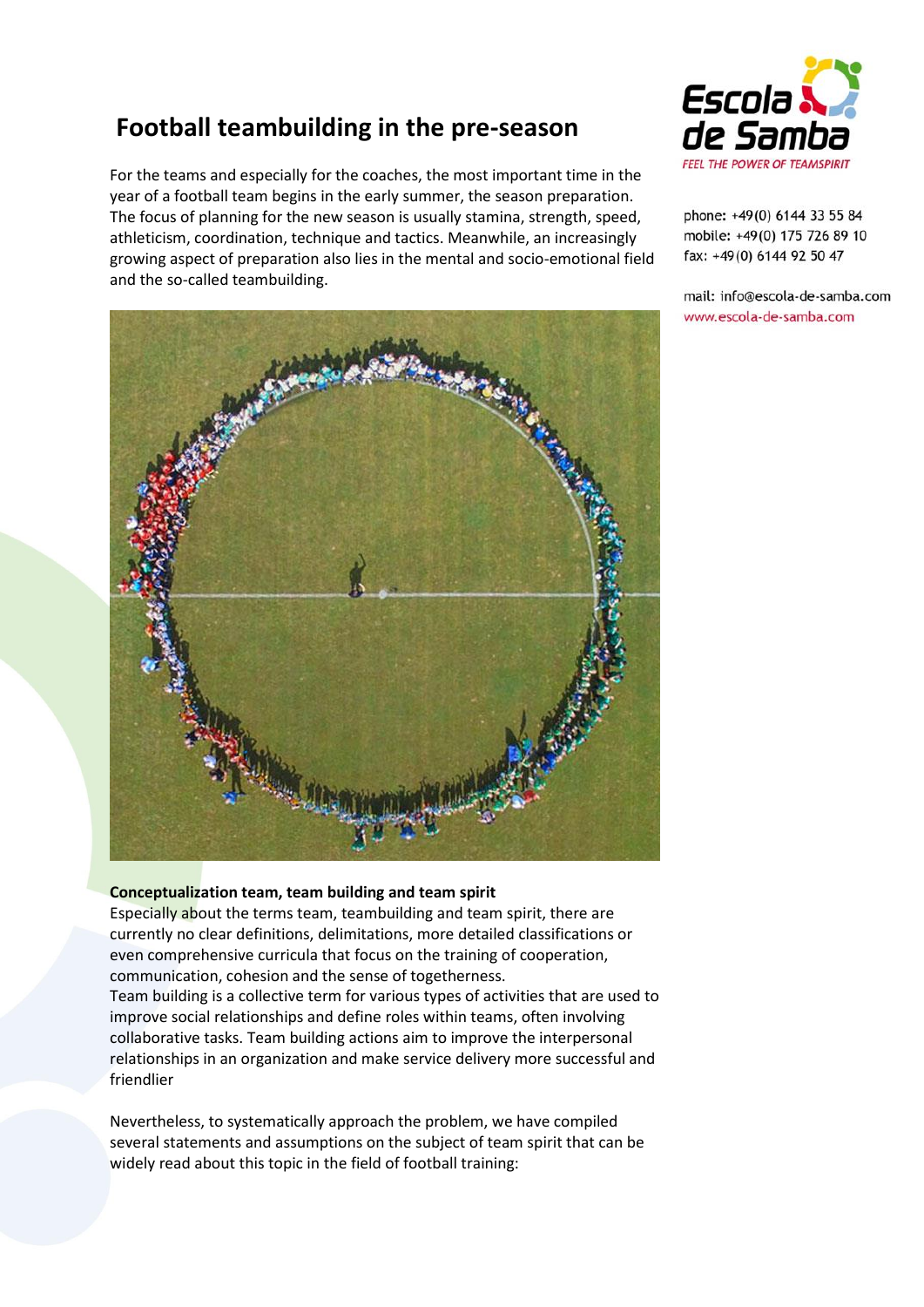- Team spirit leads to success
- Team spirit cannot be measured
- Team spirit is a socio-emotional effect
- The emergence of team spirit presupposes a certain social competence (empathy ability) among the system members
- Team spirit cannot be experienced alone
- Team spirit can only arise in a group of people. In addition, they must interact in a positive way and consensus on their values and goals.
- Team spirit is a synergetic process
- In the presence of team spirit, the whole is more than the sum of its parts.
- Often the work of team spirit is assumed when a low-class club defeats a higher class.
- The emergence or presence of team spirit can be felt by system members, triggering positive emotions.
- Team spirit seems to be closely linked to our human capacity for cooperation
- The path to the emergence and preservation of team spirit is a fragile process that can only be exercised or strengthened to a limited degree.
- Team spirit can become a kind of "perpetuum mobile" in the best-case scenario.

In our opinion, team spirit is a positive feeling that can only be experienced in the community, and that can also transport or promote a set of common values and goals. Team spirit is thus a socio-emotional phenomenon that provides the decisive impulse for the functioning of a team, often consisting of several individual specialists in the respective positions, to make games successful and victorious as a whole.

But how can this socio-emotional process be evoked or even "trained"? We assume that you can train team spirit, as well as other focuses of training such as athleticism or coordination and tactics, and indeed must - and regularly BIC: GENODE51GIN - to achieve a true sustainability.

If we assume that the team spirit is a socially evoked emotion, then this process takes place in the neural networks of the individuals involved. And as with cognitive learning, we can or must assume that the first theoretical exploration of this topic does not yet provide the appropriate impetus to bring about a real change of behavior in the player. No athletic trainer would assume that after the first strength training session, the corresponding impulses for a significant muscle growth are set. Instead, he will design the training plan so that it comes as regular as possible repetitions of the strength exercises to specifically develop muscle parts.

Analogously, a training of the team spirit should be designed so that a regular repetition of the achievement of this condition is planned from the beginning. As with learning cognitive content, long-term internalization of content is only consolidated through repeated learning / practice.

Somewhat different is the longer-term accessibility when learning by experiencing, because here, too, a feeling and further sensory impressions are stored along with the actual content, which demonstrably leads to an easier and more sustainable internalization of content.



phone: +49(0) 6144 33 55 84 mobile: +49(0) 175 726 89 10 fax: +49(0) 6144 92 50 47

mail: info@escola-de-samba.com www.escola-de-samba.com

Escola de Samba GmbH & Co. KG Elisabethenstraße 13 D-65462 Ginsheim HRA 84359 Amtsgericht Darmstadt St.-Nr. 21 315 60580 UST-IdNr.: DE275246229

Vertreten durch: Vollet Verwaltungs-GmbH Elisabethenstraße 13 D-65462 Ginsheim HRB 89578 Amtsgericht Darmstadt Geschäftsführer: Diplom Betriebswirt Frank Vollet

Volksbank Mainspitze eG IBAN: DE 29 5086 2903 0001 8761 63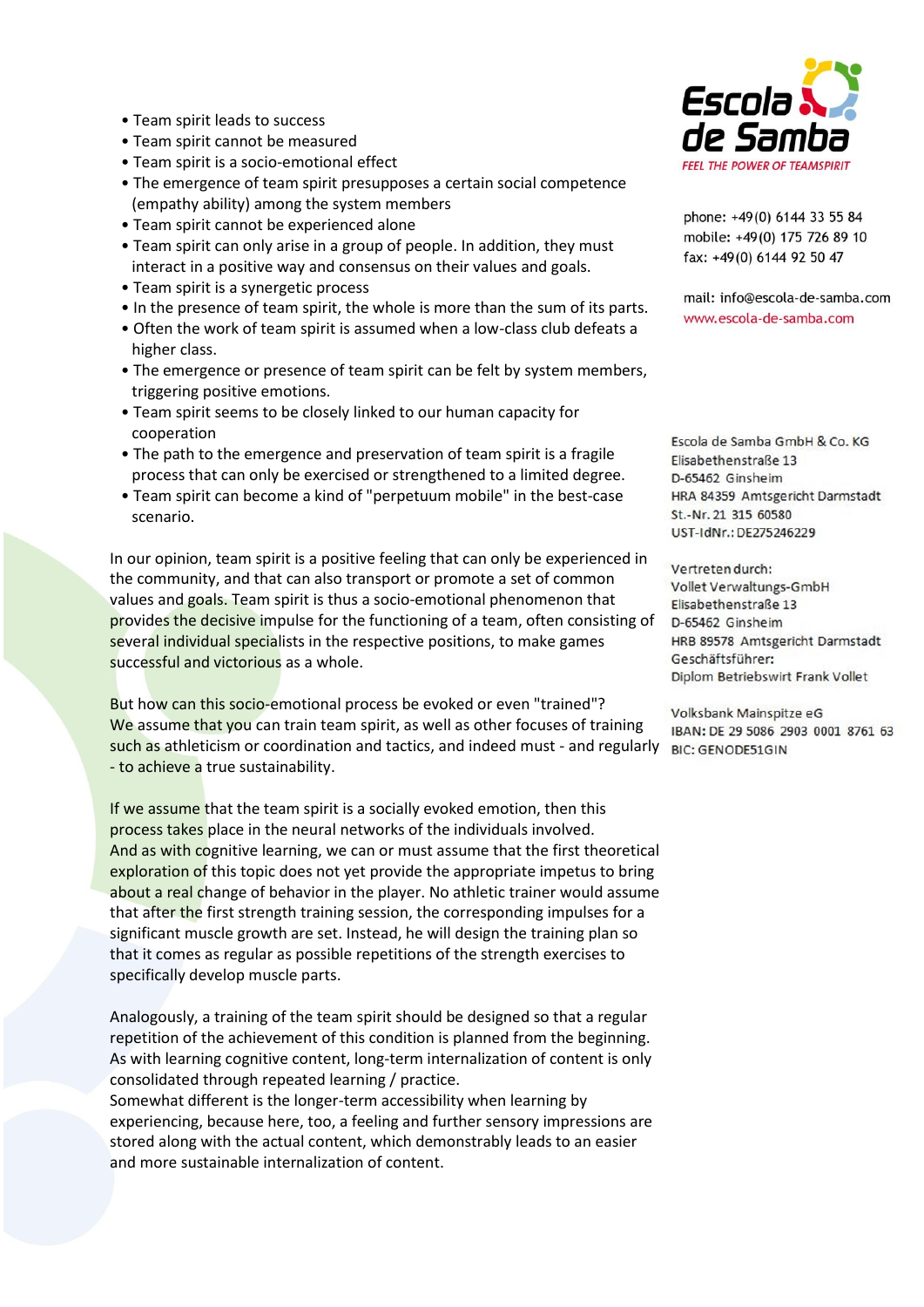### **Special feature of the socio-emotional state Team spirit**

The peculiarity of training and anchoring of team spirit is that this is a (community) feeling, which consequently can only be practiced in the community and, above all, must be felt comprehensibly by all players.

#### **So much for the theory - but how can team spirit be created?**

In recent years, we have repeatedly had the experience that a well-rehearsed orchestra is an excellent metaphor for a well-functioning football team. The saying "after the break we have not found our rhythm" does not described the incidents in a musical ensemble, but that of a football team, after the half-time break, when they had no more real access to the game.

Very important in this context is a musical phenomenon called Groove. The term describes a musical state that can emerge when different rhythmic patterns superimpose and complement each other in a positive way, and the rhythmic-musical process becomes a communal flow experience for those involved in it. This usually leads to the persons acting, that the neurotransmitter ("happiness messenger") dopamine is distributed. The common groove thus creates a collective feeling of happiness that makes the "musician" feel good.

Perceiving and feeling Groove does not require any special musical ability, and even musical laypeople have fine "antennae" for whether or not Groove came into existence, simply by paying attention to their gut feelings and deciding if they feel comfortable or not. There is a whole range of similarities and direct relationships between the musical phenomenon Groove and the socioemotional phenomenon team spirit.

Ultimately, Groove is nothing more than a team spirit evoked by a common, rhythmic-musical process. Everyone involved in the musical groove process can feel this phenomenon as a feeling of well-being and happiness. In our team workshops, we pay particularly attention to this phenomenon and repeatedly create situations in which real groove can be sparked and felt. A very special moment is the first, shared experience of Groove. Especially for the newbies of this phenomenon, it feels like a kind of limbo. To work out exactly these situations is the great art of this team-building measure.

#### **Emotional bonding of the team**

The drum has always been the instrument with which people could connect and assure themselves in an increasingly complex and individualized world of community. The drum is usually an instrument with which one can playfully enter a collaborative music without long previous lessons. With other instruments (such as a violin or a saxophone) it often takes several weeks and months until the appropriate playing technique is mastered so that can be thought of playing together, not to mention the groove phenomenon described above.

Even when playing drums together, achieving a solid groove for drumming is not easy to accomplish, since Groove presupposes different rhythmic patterns, which complement each other in a positive way, becoming a "higher" whole.

Samba Batucada, the music of the Rio Carnival, which is made exclusively with percussion instruments and drums, has clear advantages against other



phone: +49(0) 6144 33 55 84 mobile: +49(0) 175 726 89 10 fax: +49(0) 6144 92 50 47

mail: info@escola-de-samba.com www.escola-de-samba.com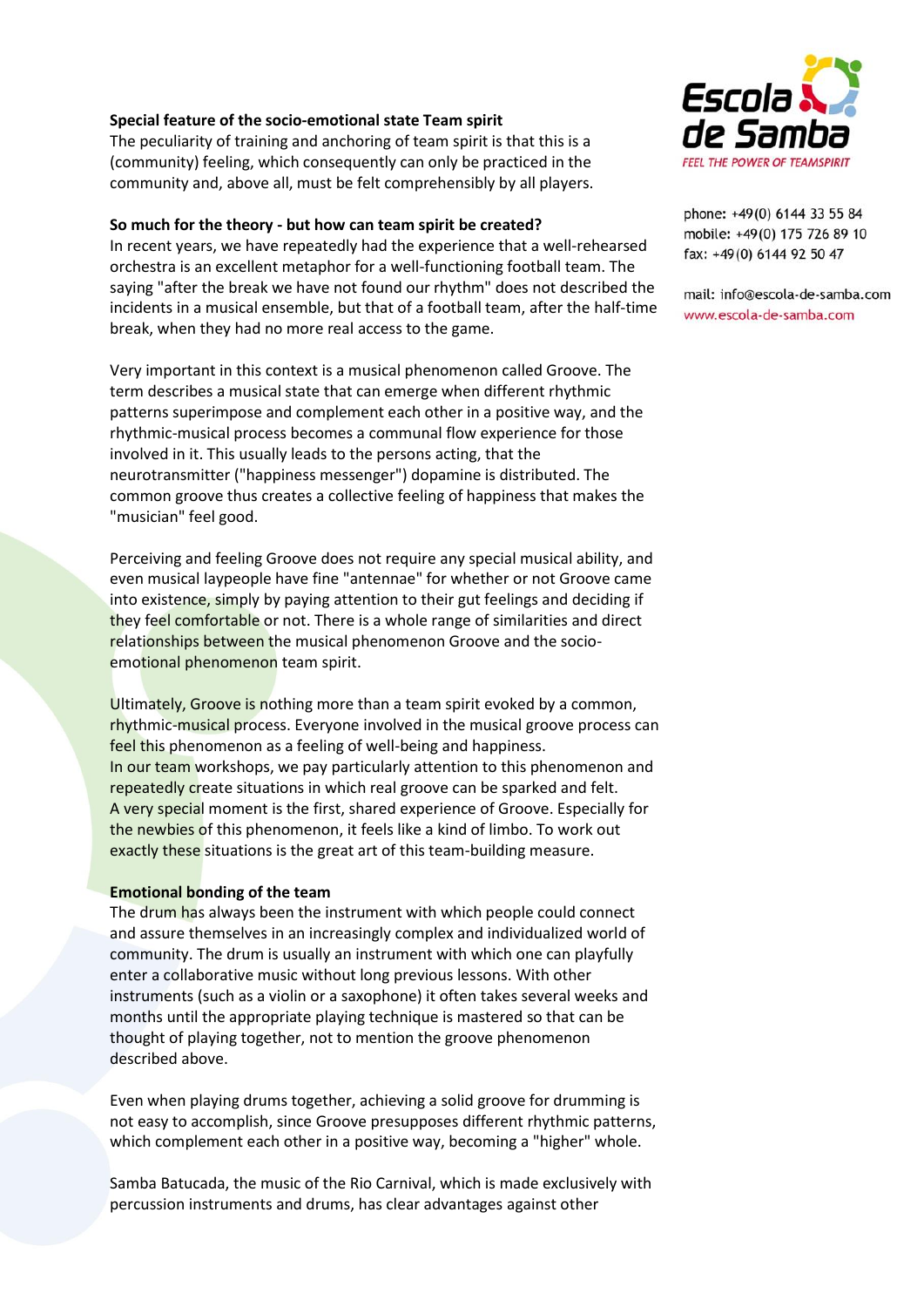rhythms. All instruments used in the Samba Batucada Drum Event have a clear sound spectrum. In the diversity of these different timbres, also layman are able, under guidance, to "hold together" the various rhythmic patterns of each instrument and thus to fulfill the musical requirements for the emergence of Groove perfectly. In addition, Samba is a music known to us and often causes the positive association of Brazilian zest for life.

The term "Samba Kicker" is well established in the German media and is certainly characterized by the many world titles that the Brazilian Football Association has already won and stands for a high-culture and imaginative and offensive football and perfect ball control. Brazilian football is closely linked to the samba.

#### **Ambitious goal**

But only a little bit of fun while playing the drums is it not enough. Because the positive effects, which are caused by the groove, end in the moment in which the drumming stops. To ensure a profound, sustainable effect of team spirit we tie the collective drumming into a very ambitious goal. This means that at our teambuilding workshops, we challenge participants to be able to record a Samba Batucada musical piece at the end of the drum event that is so good that you want to listen to the recording again and again. Another challenge is that the recorded piece includes a distinctive samba beginning, various samba groove parts, as well as various solos and breaks. Such an ambitious goal seems almost impossible in the short amount of time available at the beginning of the teambuilding workshop.

This high goal, however, can only be achieved as a real collective, as a wellfunctioning Bateria (Samba drum-group), that can respond to the respective other instrument groups. For example, if one group of instruments speed up the tempo, then everyone else must respond to it and adjust their tempo to make the groove work. Otherwise, the musical process "tilts" and is perceived as cacophony rather than music. On the pitch, this could mean that when a striker attacks and the other part of the team does not move forward accordingly, they create spaces for the opposing team.

Besides all the fun, the drumming workshop is thus also about solving the challenging task. If the Bateria creates a successful recording at the end, the very positive feeling is spread across the group that they have solved this ambitious challenge as a real team and as a successful Samba Bateria. Now it is about enjoying and celebrating this success as a team (just like a soccer team after a victorious match) and, above all, anchoring it sustainably.

#### **Pack the success**

With the positive feeling of successfully mastering a real big challenge, supported by the hyped flow experience of the groove, we anchor this winning mentality with Escola-de-Samba-techniques.

And before the next real challenging game we can unleash that outstanding emotion and mental attitude, this "we-can-win-ALL" feeling with just a few bars, so that all players are motivated to the tips of their hair in the shortest possible time and go to the field with the best sense of confidence and a winning mindset.



phone: +49(0) 6144 33 55 84 mobile: +49(0) 175 726 89 10 fax: +49(0) 6144 92 50 47

mail: info@escola-de-samba.com www.escola-de-samba.com